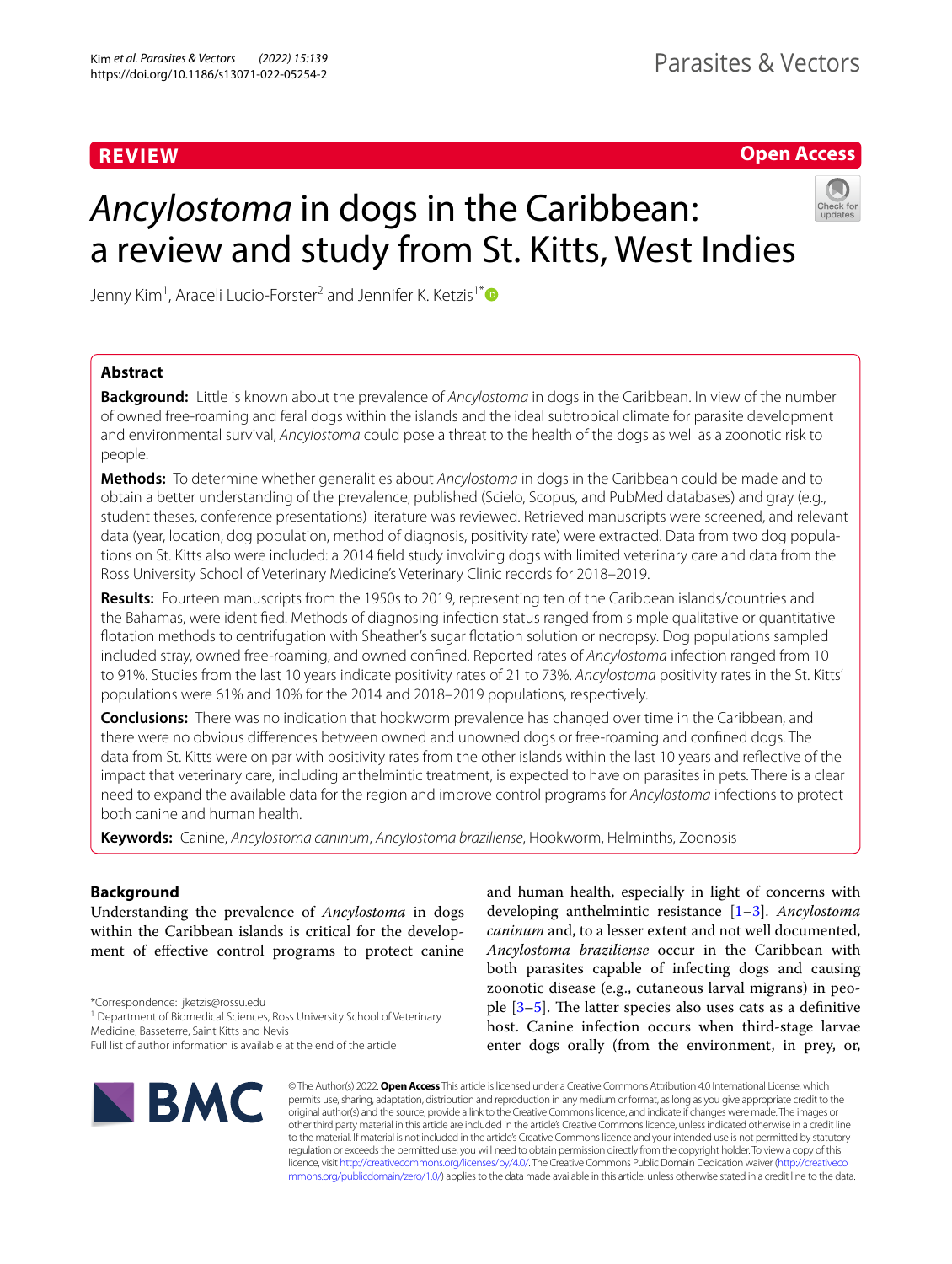additionally for *A. caninum*, via milk during nursing) or percutaneously. Human infection occurs primarily via the percutaneous route.

Little is known about the prevalence of *Ancylostoma*, and hence the risk to the canine and human populations, within the Caribbean islands. Assessing prevalence is challenging as many interrelated factors infuence infection rates in populations including how owned dogs are managed (free-roaming or confned), fnancial and physical access to veterinary care, frequency of use of anthelmintics, level of feral dog populations, and removal of feces from the environment. Further confounding the problem is the high variability in the sensitivity of diagnostic methods available to detect infections [[6,](#page-6-3) [7](#page-6-4)]; hence, extrapolation from one study to a broader population is difficult.

To determine whether generalities relative to the positivity rates of *Ancylostoma* in dogs in the Caribbean could be identifed, a review of the literature was conducted, and data from two studies on St. Kitts (a Leeward Island in the Lesser Antilles) were examined.

## **Methods**

#### **Literature review**

A scoping review was performed to characterize and summarize the available information on *Ancylostoma* in dogs in the Caribbean region. In November 2019, Scielo (Scientifc Electronic Library Online), Scopus, and PubMed were searched using combinations of the terms "canine," "dog," "*Ancylostoma*," and "hookworm" plus the name of each Caribbean island, "Leeward Island," "Antilles," "West Indies," and "Caribbean." If there was no information found for an island, the search terms "parasite" plus the island name were used. For each search result obtained, the abstract was reviewed to determine relevance. Articles were excluded if the country or the hookworm species was not relevant. In addition to the databases, gray literature from university theses from the region and conference proceedings were searched for data on canine *Ancylostoma* infections. Data gathered from each article included country/island of the study, year of the study, percent of *Ancylostoma* positive dogs, dog population (age and management), and diagnostic method.

## **Case study: St. Kitts**

Two sets of data were used to assess *Ancylostoma* positivity rate in St. Kitts. The first data set was collected during a feld study conducted in 2014 under a Ross University School of Veterinary Medicine (RUSVM) Institutional Animal Care and Use Committee approved protocol  $(14–3-008)$ . The study population consisted of dogs that did not belong to RUSVM employees or students and represented dogs with limited access to veterinary care. The target enrollment was 90 to 108 dogs, with approximately 10 to 12 from each of the 9 Parishes on St. Kitts. To enroll dogs in the study, researchers visited communities in each Parish, explained the purpose of the work, and obtained owner consent prior to any data or sample collection. Data collection included: age and sex of the dog, anthelmintic treatment history, and general observations on the management system (free-roaming, confned in a fenced area, or tethered). Freshly defecated feces were collected from the ground, placed in a cooler, and then transported to the RUSVM diagnostic laboratory. Samples were stored at 4 to 8 °C until analysis, which was conducted within 3 days of collection. A double centrifugation method with Sheather's sugar [specifc gravity (spg) 1.27–1.28; 59 samples] or zinc sulfate (spg 1.18–1.2; 38 samples) fotation solution was used for the analysis [[6\]](#page-6-3). Briefy, 1 to 2 g feces was weighed, mixed with water, strained, and centrifuged at approximately 500 g for 5 min. The supernatant was poured off and the flotation solution added to the pellet. After mixing, the test tube was filled with the flotation solution to form a positive meniscus. A coverslip was placed on the tube, and the tube was centrifuged once more at 500 g for 5 min. The tube was allowed to sit for a minimum of 10 min before the coverslip was removed and examined at  $100 \times$  magnification. All eggs seen were counted and recorded. The number of eggs per gram (epg) of feces in each sample was calculated using the number of eggs seen and the weight of feces used.

The second data set was obtained from the RUSVM Veterinary Clinic database (AVImark®, Covetrus, WI, USA) under an Exemption Certifcation (19–05-EX) from the RUSVM Institutional Review Board. Fecal examination results for dogs previously tested at the clinic were obtained from AVImark®, the RUSVM clinic database. The database was searched to identify all dogs having had a fecal examination performed between 1 January 2018 and 31 December 2019. Data collected from AVImark® included: age and sex of the dog, date of fecal examination, results, and historical anthelmintic use. For patients with multiple fecal examinations, the most recent fecal examination result was included in the data set to represent infection in a "well-cared for" population. The first fecal examination, potentially from shortly after adoption, also was recorded and considered separately.

For this second data set, feces were analyzed by the RUSVM diagnostic laboratory following a standard double centrifugation procedure using Sheather's sugar flotation solution (spg 1.27–1.28) with the exception of three samples analyzed with zinc sulfate (spg  $1.18-1.2$ ). The procedure difered from that used in the 2014 study in two main respects: frst, a 10-min delay before reading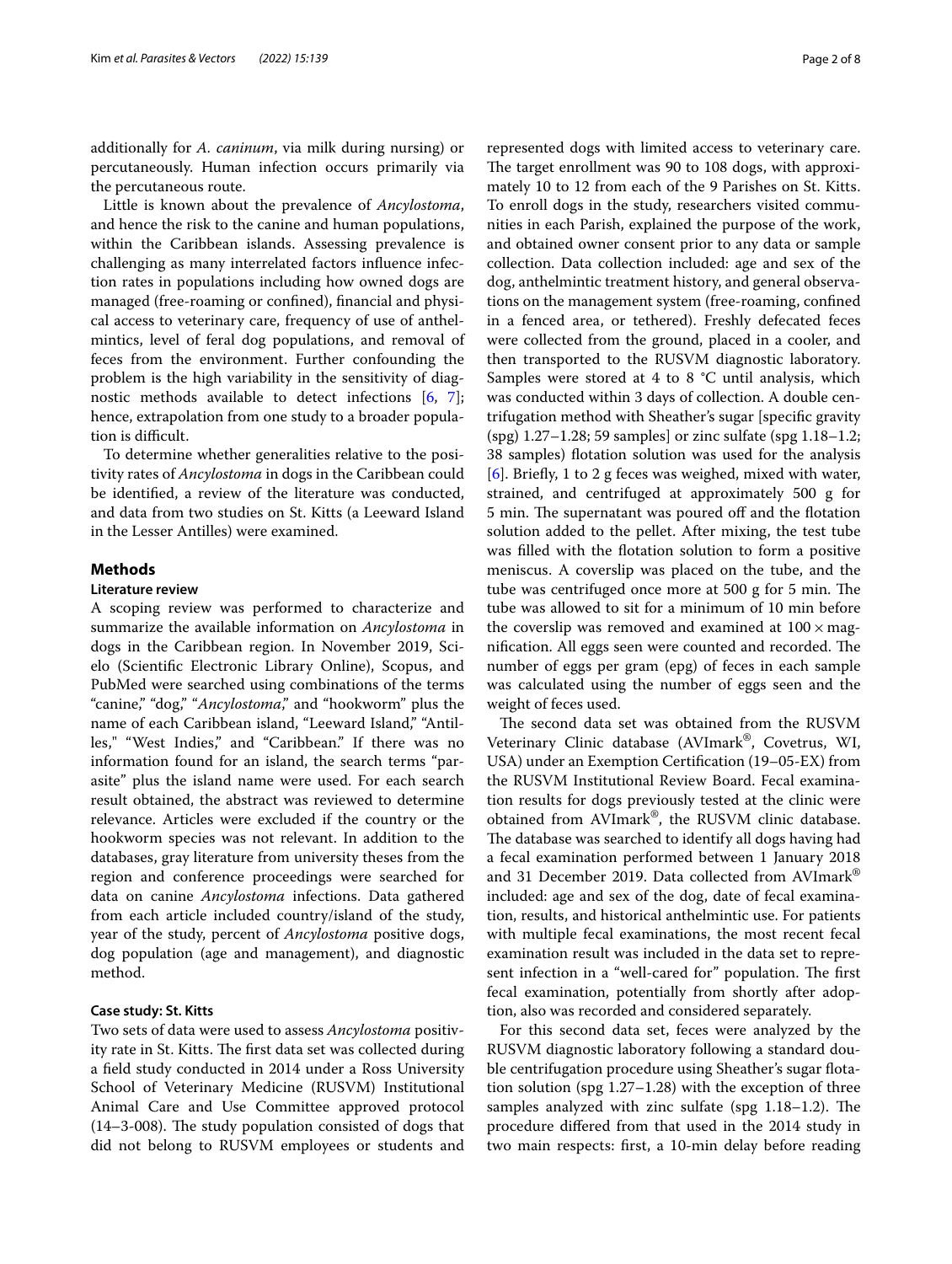the coverslip was not standardized; second, results were recorded as either estimated levels or as positive or negative versus as epg.

For both data sets, ages were categorized as  $<$  6 months old, 6 months to 12 months old, and>12 months old at the time of the fecal examination, and arithmetic mean positivity rates for each age group and total were calculated. Sex was recorded as male or female without differentiation for spay or neuter status. Anthelmintics reportedly used were reviewed (using product labels and the US Food and Drug Administration freedom of information summaries) for approved treatment for *Ancylostoma* and categorized as monthly treatments (*Diroflaria immitis* preventative with activity against *Ancylostoma* on the label), other (anthelmintic administered within the previous 6 months), and none (treatment > 6 months ago or no record of anthelmintic purchase). A chi-square or Fisher exact test, when expected frequencies were fve or less (vassarstats.net), was used to compare the positivity rate between the two data sets and assess differences based on age, gender, and anthelmintic use. A *P*-value < 0.05 was considered significant.

#### **Results**

## **Literature review**

Fourteen relevant articles, fve of which were obtained from gray literature, were identifed from the 9728 search results recovered through the scoping review. The data gathered from these articles are presented in Table [1](#page-3-0). Data from 11 Caribbean islands/countries were available, all with just one data point except for Cuba, Curaçao, and Grenada. Six studies used necropsy for parasite identifcation with the remainder using fecal-based methods. The *Ancylostoma* positivity rate ranged from 10 to 95% with the lowest and highest positivity rates from studies with the smallest sample sizes (10 and 20 dogs, respectively). Those that used necropsy and larger sample sizes (>20) had a positivity range of 18.5 to 90.7% while those that used simple fotation or sedimentation methods ranged from 22.7 to 73.0%. Studies conducted over 40 years ago (pre-1980) had a positivity rate of 10 to 90.7%, while those reporting data generated only within the last 10 years ranged from 15.4 to 68.8%. There was no clear trend in positivity rate based on year of the study (Fig. [1\)](#page-4-0), dog ownership status, or age of dog.

## **Case study: St. Kitts**

Feces from a total of 97 dogs were obtained in the 2014 field study. The overall positivity rate of *Ancylostoma* was found to be 60.8% (59 of 97) (Table [2;](#page-4-1) Additional fle [1](#page-6-5)). The *Ancylostoma* positivity rate increased with age, although the sample size was small for  $\text{dogs} \leq 12$  months of age. The majority of the dogs (57 of 97; 58.8%) had not received any anthelmintic treatment within the previous 6 months, although nine of these had been treated either as a puppy or  $> 1$  year ago. Only 5.2% (five of 97) were on a monthly heartworm disease preventative. The remaining dogs (35 of 97; 36.1%) had been administered an anthelmintic at least once in the previous 6 months; products used varied from those approved for use in cattle (containing albendazole, fenbendazole or ivermectin) to ones approved for use in dogs (containing pyrantel and/or febantel). Positivity rate decreased in relation to reported anthelmintic use. Most of the dogs were either confned in a fenced area or tethered. However, some were allowed to roam free: 17.0% (10 of 59) of the *Ancylostoma*-positive dogs were free-roaming and 5.3% (2 of 38) of the *Ancylostoma* negatives were free-roaming.

The 2018–2019 RUSVM clinic database contained fecal examination information for 232 dogs, mainly representative of student-owned dogs from St. Kitts and the university's teaching dog colony with all of these dogs from St. Kitts. Forty of the 232 dogs had more than one sample analyzed; these fecal examinations were often after recent adoption of the dog or recent inclusion in the RUSVM teaching colony. Of the total dogs examined, and using the most recent sample results, the positivity rate for *Ancylostoma* was 9.9% (23 of 232) (Table [2](#page-4-1)). The *Ancylostoma* positivity rate was highest in the 6- to 12-month-old dogs (5 of 27; 18.5%). Most of the dogs (121 of 232; 52.2%) were on a monthly heartworm disease preventative [dogs receiving Revolution® (selamectin) were excluded in this count, as it is not registered for the control or treatment of *Ancylostoma*)]. For 32.3% (75 of 232) of the dogs, no anthelmintics had been dispensed by the clinic within the previous 6 months. However, not all dog owners acquire anthelmintics through the clinic; hence, anthelmintic use in these dogs cannot be ruled out. Positivity rate was lowest in the dogs for which prescription of a monthly preventative was recorded in the database. Of the 40 dogs with repeat fecal submissions, 47.5% (19 of 40) had a positive frst sample result, and all were negative on second sample examination.

Within each dog population, anthelmintic use was the only statistically signifcant factor regarding the *Ancylostoma* positivity rate (Fisher's exact test,  $P = 0.0299$  for 2014 and *P*=0.0154 for 2018–2019). Neither age nor gender had a signifcant efect on *Ancylostoma* positivity rate. In comparing the data sets, the 2014 and 2018–2019 dogs were diferent in age (Fisher's exact test, *P*=0.0002) with the 2018–2019 data having more<6-month-old dogs and fewer>12-month-old dogs, but the same sex ratio (chi-square test,  $\chi^2 = 0$ ,  $df = 1$ ,  $P = 1.0$ ). Anthelmintic use was signifcantly diferent (Fisher's exact test, *P*<0.0001) with more use in the 2018–2019 population, and the overall positivity rate was diferent (chi-square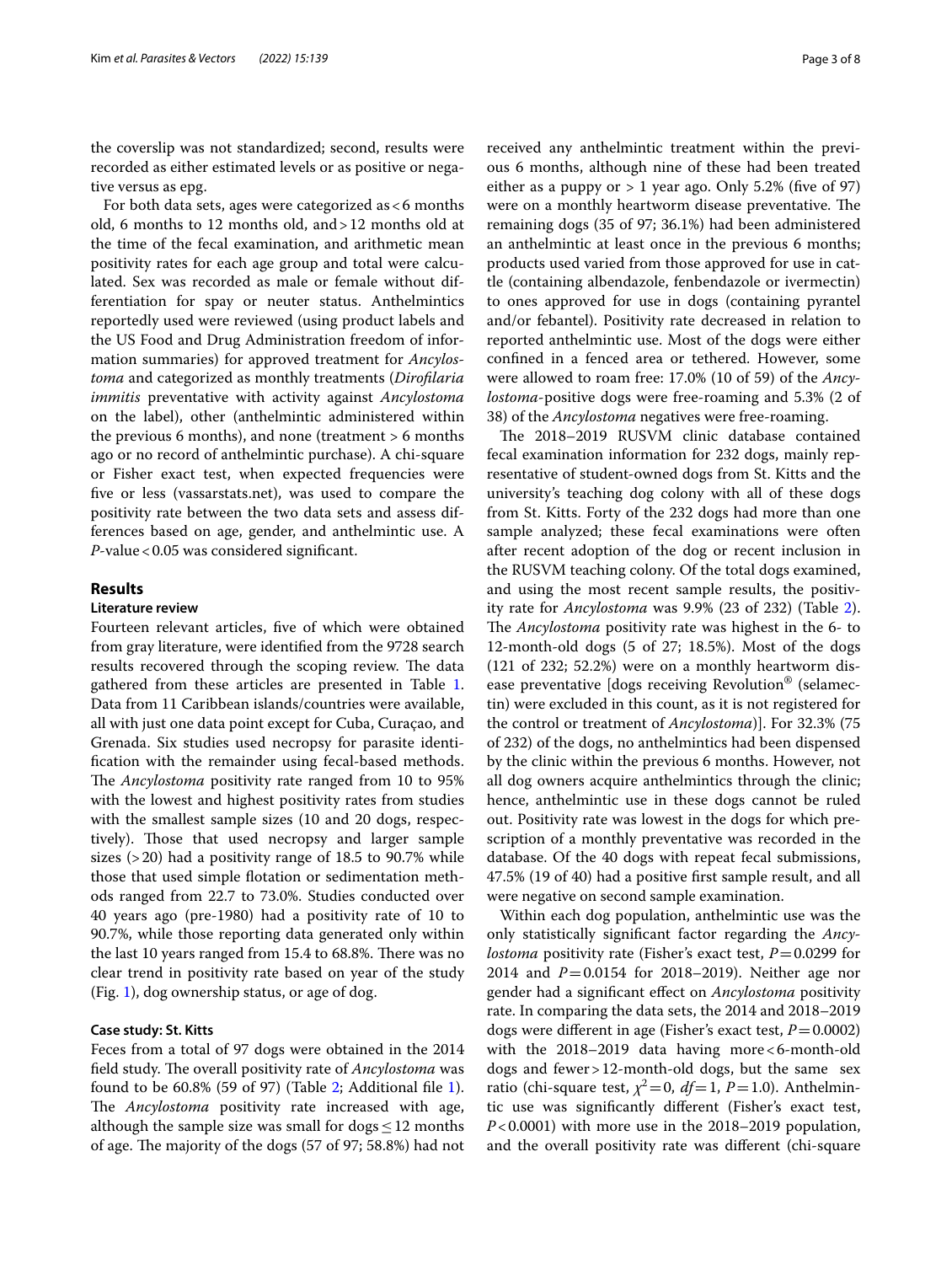| Country/Island        | Year <sup>a</sup> | Percent positive for<br>Ancylostoma spp.b |                   | Description                                                                                                            | Analysis method                                          | Reference   |
|-----------------------|-------------------|-------------------------------------------|-------------------|------------------------------------------------------------------------------------------------------------------------|----------------------------------------------------------|-------------|
| Aruba                 | 1974              | 11.1 A. braziliense<br>18.5 A. caninum    |                   | $27$ dogs <sup>c</sup>                                                                                                 | Necropsy                                                 | $[23]$      |
| Bahamas               | $1957 -$<br>1958  | 50.0                                      | $1 - 6$<br>months | $127$ dogs <sup>c</sup><br>36 dogs: 1 to 6 mo<br>New Providence and Grand Bahama                                       | Necropsy                                                 | [24]        |
|                       |                   | 84.3                                      | Adult             |                                                                                                                        |                                                          |             |
| Bonaire               | 1974              | 10.0 A. caninum                           |                   | $10$ dogs <sup>c</sup>                                                                                                 | Necropsy                                                 | [23]        |
| Cuba                  | $2005 -$<br>2006  | 21.0                                      | Overall           | 461 stray dogs<br>248 dogs: < 1 year of age<br>213 dogs: > 1 year of age                                               | Necropsy                                                 | $[25]$      |
|                       |                   | 14.5                                      | $<$ 1 year        |                                                                                                                        |                                                          |             |
|                       |                   | 26.6                                      | $>1$ year         | Havana                                                                                                                 |                                                          |             |
|                       | 2015              | 39.0                                      | Urban             | 49 urban owned dogs                                                                                                    | Preserved 10% phenol                                     | [26]        |
|                       |                   | 40.0                                      | Rural             | 59 rural owned dogs<br>No age difference seen<br>Municipality Santa Clara                                              | Centrifugation with Sheather's sugar                     |             |
|                       | 2015              | 44.6                                      |                   | 547 samples from the ground<br>Municipality Camagüey                                                                   | Flotation in duplicate                                   | [20]        |
| Curaçao               | 1974              | 90.7 A. caninum                           |                   | 54 dogs <sup>c</sup>                                                                                                   | Necropsy                                                 | [23]        |
|                       | 2011              | 21.0                                      | Overall           | 157 dogs<br>6 months to 17 years of age<br>26 from a shelter, remainder owned and exam-<br>ined at a veterinary clinic | Centrifugation with sugar flotation solution             | [21]        |
|                       |                   | 22.1                                      | Owned             |                                                                                                                        |                                                          |             |
|                       |                   | 15.4                                      | Shelter           |                                                                                                                        |                                                          |             |
| Dominican<br>Republic | 2018              | 58.0                                      |                   | 113 dogs<br>Primarily free-roaming adult dogs<br>San Cristobal                                                         | McMaster; saturated salt solution                        | $[27]$      |
| Grenada               | $2007 -$<br>2008  | 95.0                                      |                   | 20 dogs<br>Free roaming                                                                                                | Double centrifugation; zinc sulfate spg 1.18-1.2         | $\sqrt{28}$ |
|                       | $2008 -$<br>2012  | 73.0                                      | Overall           | 445 stray dogs                                                                                                         | Stored 10% formalin<br>Flotation; saturated NaCl         | $[29]$      |
|                       |                   | 87.5                                      | < 12<br>weeks     | Age estimated<br>8 dogs: < 12 weeks of age                                                                             |                                                          |             |
|                       |                   | 52.2                                      | 12-24 wk          | 32 dogs: 12 to 24 weeks of age<br>405 dogs: adult                                                                      |                                                          |             |
|                       |                   | 74.1                                      | Adult             |                                                                                                                        |                                                          |             |
|                       | 2019              | 68.8                                      |                   | 154 dogs<br>Presenting for laboratories at St. George's Univer-<br>sity, School of Veterinary Medicine                 | FecalDx® (fecal antigen), IDEXX Laboratories             | [30]        |
| Guadeloupe            | 1982-<br>1983     | 86.0                                      |                   | 44 dogs <sup>c</sup>                                                                                                   | Necropsy and fecal examination (method not<br>described) | $[31]$      |
| Jamaica               | 1986              | 22.7                                      |                   | 141 dogs<br>Primarily adult and owned                                                                                  | Ritchie formol-ether in duplicate                        | $[32]$      |
| St. Lucia             | 1983              | 36.0                                      |                   | 22 samples from the ground<br>Samples from free-roaming and non-free-<br>roaming dogs                                  | Modified Ritchie formol-ether                            | $[33]$      |
| Trinidad              | 2017              | 33.0                                      |                   | 100 owned dogs                                                                                                         | Simple flotation; sodium nitrate                         | $[22]$      |

<span id="page-3-0"></span>**Table 1** Summary of *Ancylostoma* fecal positivity rate in dogs from studies in the Caribbean islands

<sup>a</sup> Year of study; if study year was not specified, year of publication

b Species of *Ancylostoma* indicated only if the study specifed the species found

<sup>c</sup> Ownership not specified

test,  $\chi^2$  = 92.05, *df* = 1, *P* < 0.0001) with a lower rate in the 2018–2019 population (Table [2;](#page-4-1) Fig. [2\)](#page-5-0).

## **Discussion**

Comparing the available data across islands and over time is challenging given the diferent methods for diagnosis used and their related sensitivities. The "gold standard," necropsy, was used primarily in older studies with the remaining studies relying on microscopic examination of fecal samples. Although fecal examination through microscopy is the most widely used diagnostic technique for detecting hookworm infections, there are inherent limitations. Some eggs seen could be from coprophagia, resulting in an overestimation of prevalence [\[8](#page-6-6)]. On the other hand, lack of ability to detect pre-patent and single-sex infections could result in an underestimation of prevalence [[9](#page-6-7)]. In addition, simple flotation methods could result in lower detection of hookworm eggs compared to double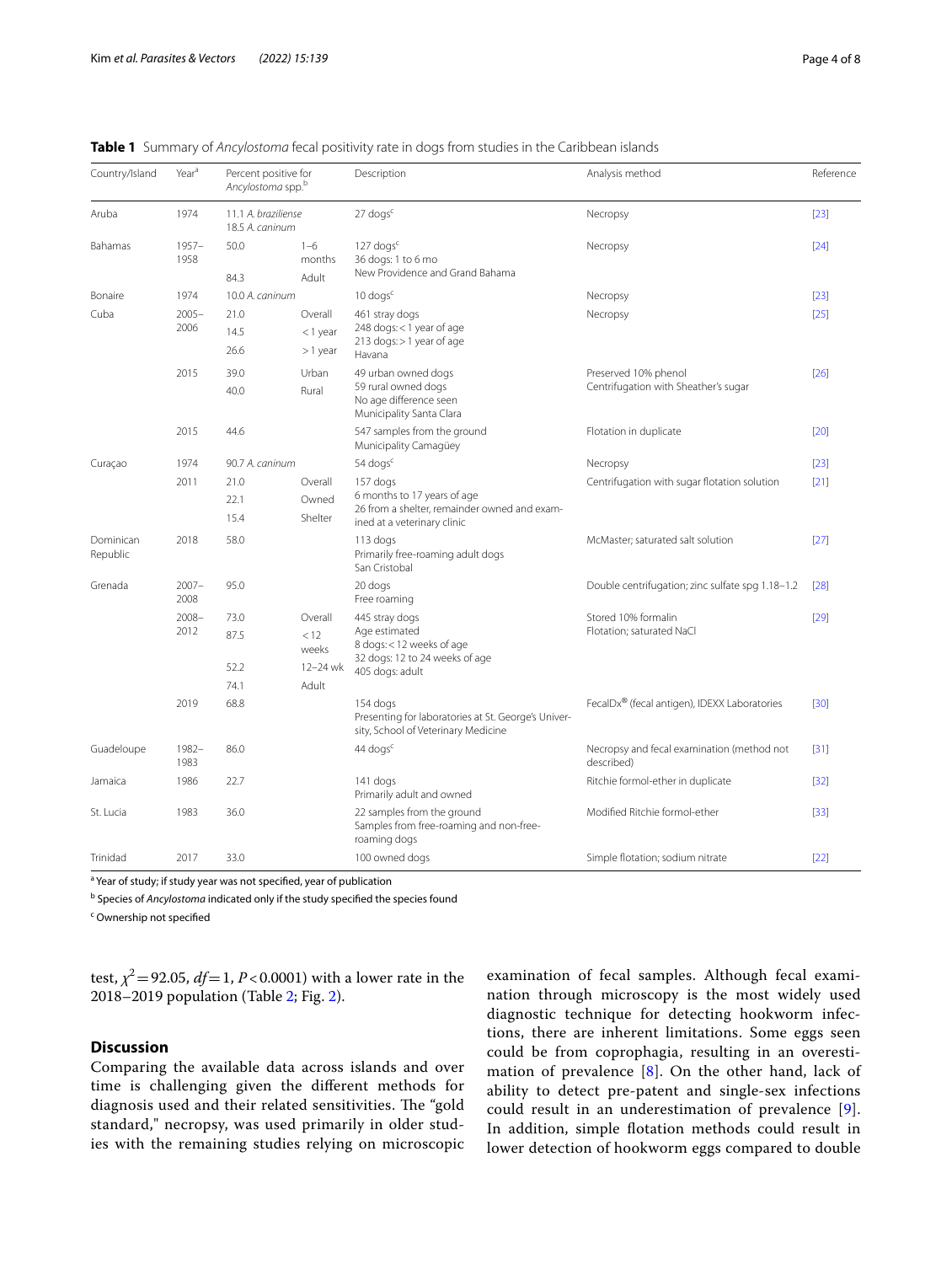

<span id="page-4-0"></span>centrifugation methods [[6](#page-6-3), [7](#page-6-4)]. In the case of the St. Kitts' data, both fotation solutions had a high enough spg to float hookworm eggs; however, the addition of a 10-min wait prior to reading the samples could have increased detection of eggs for the 2014 population, making direct comparisons challenging [[6\]](#page-6-3). Regardless

|                               | Field Study <sup>a</sup> 2014 |              |                         | Clinic Data <sup>a</sup> 2018-2019 |              |                         | $P$ -value <sup>d</sup> |  |
|-------------------------------|-------------------------------|--------------|-------------------------|------------------------------------|--------------|-------------------------|-------------------------|--|
|                               | N(%                           | Positive (%) | $P$ -value <sup>c</sup> | N(%                                | Positive (%) | $P$ -value <sup>c</sup> |                         |  |
| Age (months)                  |                               |              |                         |                                    |              |                         |                         |  |
| <6                            | 4(4.1)                        | 1(25.0)      | 0.3899                  | 52 (22.4)                          | 5(9.6)       | 0.2924                  | 0.0002                  |  |
| $6 - 12$                      | 17(17.5)                      | 10(58.8)     |                         | 27(11.6)                           | 5(18.5)      |                         |                         |  |
| >12                           | 76 (78.4)                     | 48 (63.2)    |                         | 153 (65.9)                         | 13(8.5)      |                         |                         |  |
| Sex                           |                               |              |                         |                                    |              |                         |                         |  |
| Male                          | 45 (46.4)                     | 30(66.7)     | 0.3741                  | 108 (46.8)                         | 12(11.1)     | 0.7401                  | 1.0                     |  |
| Female                        | 52 (53.6)                     | 29 (55.8)    |                         | 123(53.2)                          | 11(8.9)      |                         |                         |  |
| Anthelmintic use <sup>b</sup> |                               |              |                         |                                    |              |                         |                         |  |
| Monthly                       | 5(5.2)                        | (20.0)       | 0.0299                  | 121 (52.2)                         | 6(5.0)       | 0.0154                  | 0.0001                  |  |
| Other                         | 35(36.1)                      | 18(51.4)     |                         | 36(15.5)                           | 4(11.1)      |                         |                         |  |
| None                          | 57 (58.8)                     | 40(70.2)     |                         | 75 (32.3)                          | 13(17.3)     |                         |                         |  |
| Total                         | 97                            | 59 (60.8)    |                         | 232                                | 23(9.9)      |                         | 0.0001                  |  |

<span id="page-4-1"></span>**Table 2** Positivity rate of *Ancylostoma* in two sets of dogs on St. Kitts

<sup>a</sup> The 2014 data represent dogs with limited veterinary care. Clinic data, January 2018–December 2019, represent dogs with greater veterinary care

b Monthly defned as a *Diroflaria immitis* preventative excluding Revolution® (selamectin). Other defned as an anthelmintic administered within the previous 6 months with activity against *Ancylostoma*. None indicates the owner had not administered any anthelmintic in the previous 6 months (2014 data) or there were no records of dispensing an anthelmintic (2018–2019 data)

<sup>c</sup> Based on a chi-square or Fisher's exact test

<sup>d</sup> Based on a χ<sup>2</sup> or Fisher's exact test; comparison between the two study groups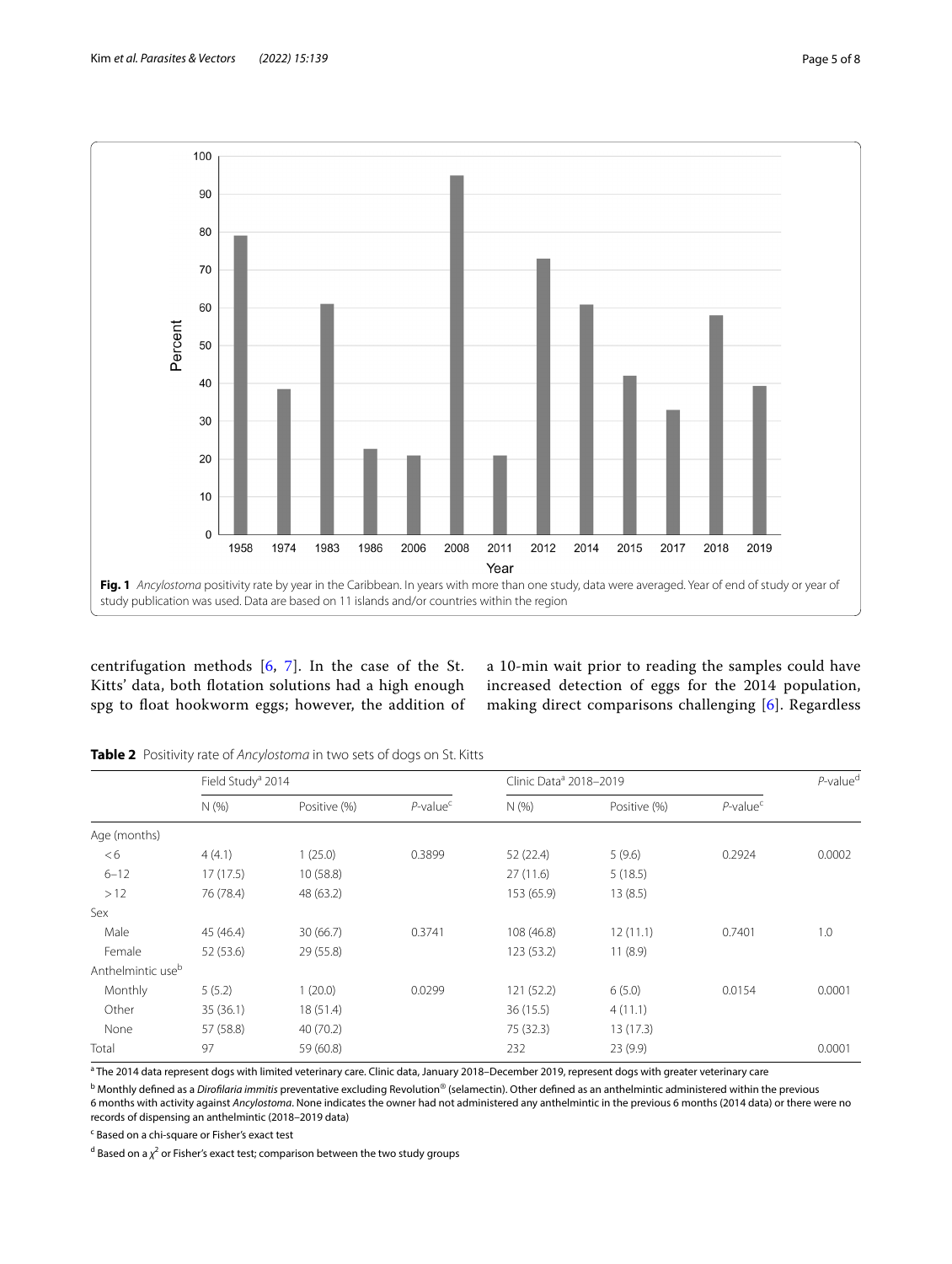

<span id="page-5-0"></span>of these limitations, and despite the limited data available for the region, it is clear that hookworm infections are common in dogs in the Caribbean, and there is no evidence that prevalence has changed over time.

The *Ancylostoma* prevalence in dogs has been more extensively studied and reported in other parts of the Americas, especially North America. The positivity rate on St. Kitts and the other islands is similar to what has been found in shelter dogs in the southeastern USA (54%) [\[10](#page-7-14)], but much higher than found in pet dogs in the southern USA (4%) [\[11](#page-7-15)]. Compared to available data from Mexico and Central America, where prevalence ranges from 13% to>75% are reported, the positivity rate in the Caribbean is similar  $[12–15]$  $[12–15]$  $[12–15]$  $[12–15]$ . These regions face some of the same challenges as the Caribbean islands regarding free-roaming dogs, related to the lack of environmental sanitation and climatic regions conducive to *Ancylostoma* environmental larval development and persistence.

In the data gathered here, ownership, age, and residence in a rural or urban area did not appear to signifcantly impact positivity rates in the dog populations sampled. Even within a well-cared-for pet population where year-round monthly broad-spectrum anthelmintics are used, positivity rate was 5.0%. The positivity rate in adult dogs and well-cared-for dogs suggests that there is a high environmental exposure. Most of the Caribbean islands have free-roaming dog populations which could lead to environmental contamination with feces and hence high exposure and reinfection rates [[16](#page-7-18)[–20](#page-7-4)].

Dogs develop only limited immunity to infection with A. caninum. Therefore, puppies and adult dogs contribute to environmental contamination with *Ancylostoma*, and the parasite may have impacts on the health of animals of any age. Thus, anthelmintic treatment more focused on puppies than adult dogs, as is the case in the Caribbean based on studies by El Amrani [\[21\]](#page-7-5) and Mor-rison [\[22](#page-7-13)], may not be sufficient for *Ancylostoma* control. The impact of treatments focused on puppies with less frequent treatment of adult dogs is apparent in the two sets of data from St. Kitts. The positivity rate was lower in adult dogs seen at the veterinary clinic, which were typically on monthly treatments, compared to the adult dogs in the field study, which were rarely treated. This suggests that without veterinary care and guidance, owners may not be aware of the frequency in which treatment is required for adequate parasite control in adult dogs. Cost of monthly broad-spectrum anthelmintics can be prohibitive for many dog owners, given the general economy of the islands. Education and assistance in afording treatment are needed to decrease positivity, improve dog health, and decrease zoonotic risk from *Ancylostoma*. Increased use of monthly broad-spectrum anthelmintics would also have the beneft of providing protection against *Diroflaria immitis*, which is endemic in much of the region.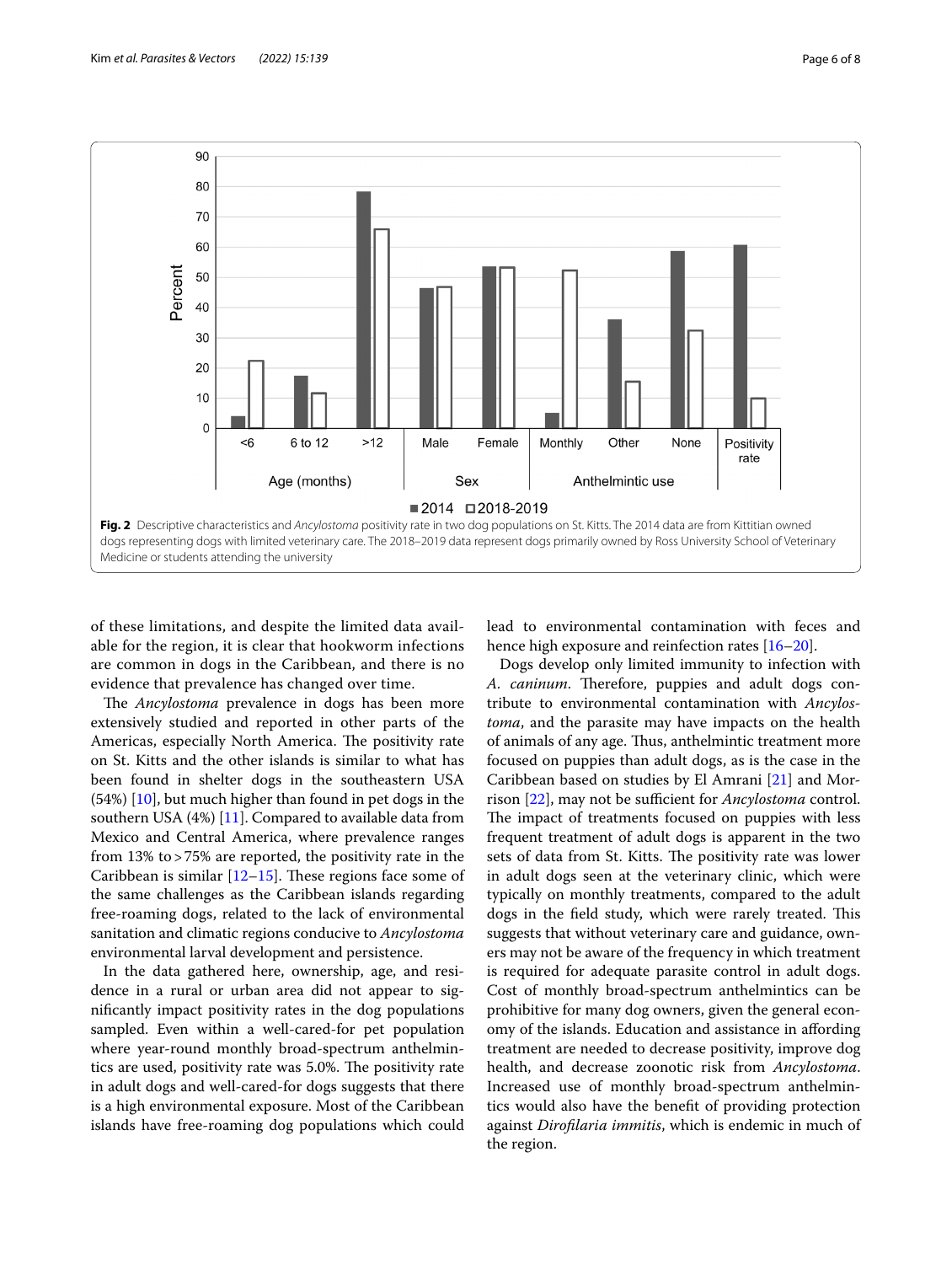A major knowledge gap evidenced in the data available is the prevalence of *A. caninum* versus *A. braziliense*, with the latter being less pathogenic in dogs but more likely to be associated with zoonotic infections. Only one of the published studies clearly differentiated the two species. Thus, a more accurate estimate of the true risk of zoonotic transmission cannot be determined from the data available. Also, dogs were the focus for this review and study of *Ancylostoma*. However, other animals, such as cats, may also become infected with *Ancylostoma* species that can be of zoonotic concern, particularly *A. braziliense*. Hence, further research, not only to garner more recent data for canine infections, to elucidate the prevalence of each of the *Ancylostoma* species, but also to understand the role of other animals in contributing to environmental exposure and zoonotic risk, is needed within the region.

## **Conclusion**

This review of Caribbean literature and data from St. Kitts sought to obtain a better understanding of the prevalence of *Ancylostoma* in dogs in the region. The results suggest a relatively high prevalence on St. Kitts, which is consistent with the results of the literature review for the broader Caribbean region. The lack of obvious change in prevalence over time within the region indicates a need for dog-owner education and increased anthelmintic use with a focus on adult dogs and not just puppies. Changes in dog management with fewer free-roaming dogs and more sanitary measures (i.e., picking up and disposal of feces) also could have signifcant impacts.

#### **Abbreviations**

Epg: Eggs per gram; IACUC: Institutional Animal Care and Use Committee; IRB: Internal Review Board; RUSVM: Ross University School of Veterinary Medicine; spg: Specifc gravity.

## **Supplementary Information**

The online version contains supplementary material available at [https://doi.](https://doi.org/10.1186/s13071-022-05254-2) [org/10.1186/s13071-022-05254-2](https://doi.org/10.1186/s13071-022-05254-2).

<span id="page-6-5"></span>**Additional fle 1: Table S1**. Ancylostoma positivity rate by Parish for St. Kitts, 2014.

#### **Acknowledgements**

The authors would like to thank Dr. Linda Shell and Dr. Diana Scorpio who were investigators in the 2014 feld study, the many RUSVM students that assisted during feld collections, and Jerome Davis and Cindy Demming, who provided introductions to some of the communities within St. Kitts.

#### **Authors' contributions**

JK, ALF and JKK conceptualized the literature review and 2018–2019 study. JKK conceptualized, acquired, and analyzed the data from the 2014 study. JK wrote the manuscript under the supervision of ALF and JKK. All authors read and approved the fnal manuscript.

## **Funding**

The authors would like to acknowledge IDEXX Laboratories, Westbrook, ME, USA, which provided support in the 2014 feld study.

#### **Availability of data and materials**

Raw data for the 2014 feld study and the 2018–2019 database are available on request.

## **Declarations**

#### **Ethics approval and consent to participate**

All procedures involving animals and access to clinic data were in compliance with local and RUSVM ethical policies and performed under an approved IACUC protocol (feld study, inclusive of owner consent) and exempt IRB protocol.

#### **Consent for publication**

Not applicable.

#### **Competing interests**

The authors declare that there were no conficts of interest.

#### **Author details**

<sup>1</sup> Department of Biomedical Sciences, Ross University School of Veterinary Medicine, Basseterre, Saint Kitts and Nevis. <sup>2</sup> Department of Microbiology and Immunology, Cornell University College of Veterinary Medicine, Ithaca, NY, USA.

## Received: 29 December 2021 Accepted: 24 March 2022 Published online: 21 April 2022

#### **References**

- <span id="page-6-0"></span>1. Castro PD, Howell SB, Schaefer JJ, Avramenko RW, Gilleard JS, Kaplan RM. Multiple drug resistance in the canine hookworm *Ancylostoma caninum*: an emerging threat? Parasit Vectors. 2019;12:576.
- 2. Castro PD, Venkatesan A, Redman E, Chen R, Malatesta A, Huff H, et al. Multiple drug resistance in hookworms infecting greyhound dogs in the USA. Int J Parasitol Drugs Drug Resist. 2021;17:107–17.
- <span id="page-6-1"></span>3. Hawdon JM, Wise KA. Ancylostoma caninum and other canine hookworms. In: Strube C, Mehlhorn H, editors. Dog parasites endangering human health. Parasitology research monographs, vol. 13. Cham: Springer; 2021.
- Bowman DD, Montgomery SP, Zajac AM, Eberhard ML, Kazacos KR. Hookworms of dogs and cats as agents of cutaneous larva migrans. Trends Parasitol. 2010;26:162–7.
- <span id="page-6-2"></span>5. Heukelbach J, Feldmeier H. Epidemiological and clinical characteristics of hookworm-related cutaneous larva migrans. Lancet Infect Dis. 2008;8:302–9.
- <span id="page-6-3"></span>6. Dryden MW, Payne PA, Ridley R, Smith V. Comparison of common fecal fotation techniques for the recovery of parasite eggs and oocysts. Vet Ther. 2005;6:15–28.
- <span id="page-6-4"></span>7. Ballweber LR, Beugnet F, Marchiondo AA, Payne PA. American Association of Veterinary Parasitologists' review of veterinary fecal fotation methods and factors infuencing their accuracy and use–is there really one best technique? Vet Parasitol. 2014;204:73–80.
- <span id="page-6-6"></span>8. Nijsse R, Mughini-Gras L, Wagenaar JA, Ploeger HW. Coprophagy in dogs interferes in the diagnosis of parasitic infections by faecal examination. Vet Parasitol. 2014;204:304–9.
- <span id="page-6-7"></span>9. Elsemore DA, Geng J, Cote J, Hanna R, Lucio-Forster A, Bowman DD. Enzyme-linked immunosorbent assays for coproantigen detection of *Ancylostoma caninum* and *Toxocara canis* in dogs and *Toxocara cati* in cats. J Vet Diagn Invest. 2017;29:645–53.